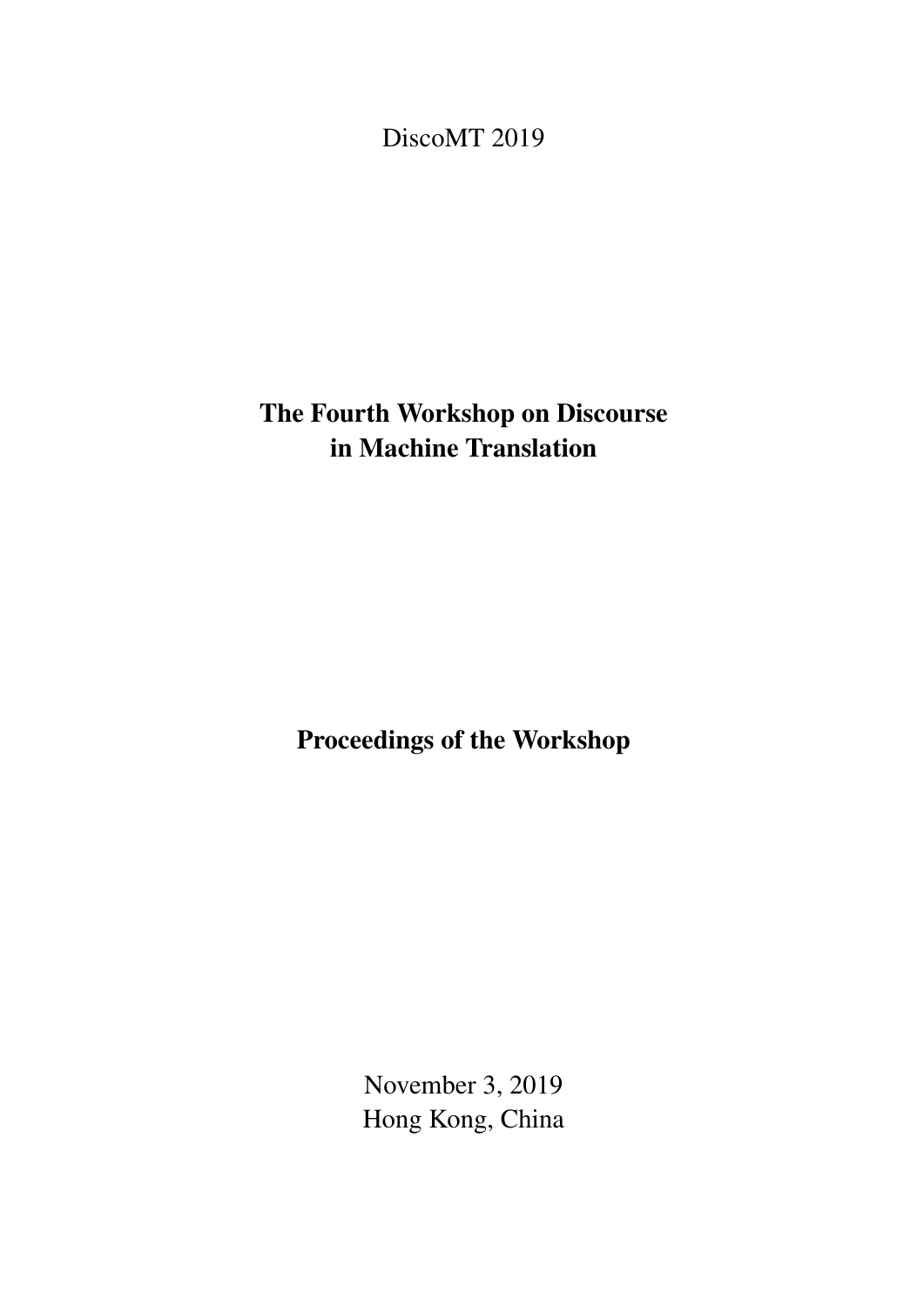c 2019 The Association for Computational Linguistics

Order copies of this and other ACL proceedings from:

Association for Computational Linguistics (ACL) 209 N. Eighth Street Stroudsburg, PA 18360 USA Tel: +1-570-476-8006 Fax: +1-570-476-0860 acl@aclweb.org

ISBN 978-1-950737-74-1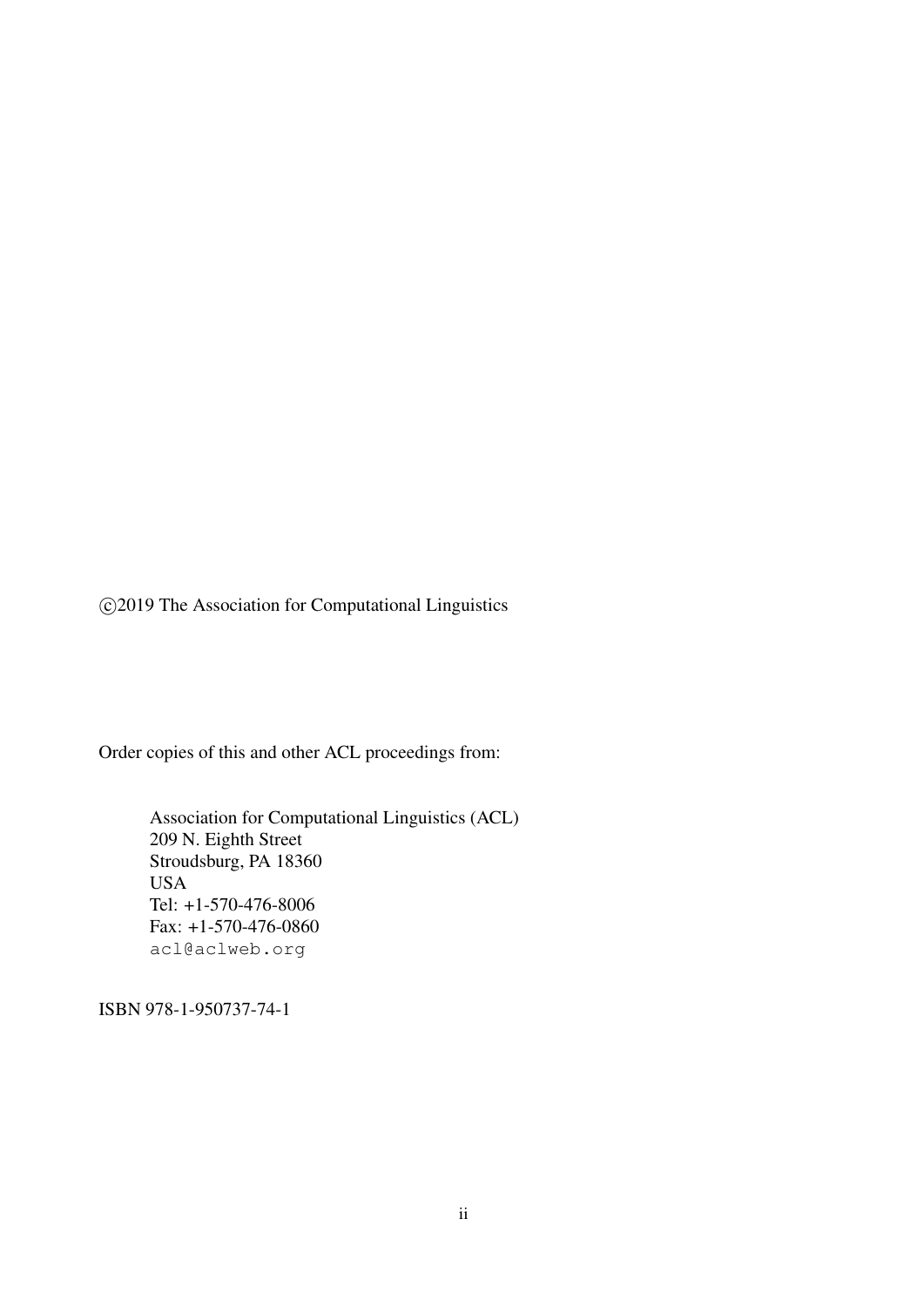## Preface

The DiscoMT series of workshops explores the challenges and opportunities that appear when translating entire texts, as opposed to sentences in isolation. Started in 2013, the workshops are a forum for discussing novel and prospective strategies to take advantage of inter-sentential context when performing machine translation. Already a stimulating research question in the days of phrase-based statistical MT systems, the use of text-level context is both a necessity, as it enables systems to make correct translation choices, and an opportunity, as it may provide crucial information that is not available locally.

For these reasons, when translating entire texts, one cannot ignore text-level properties. This is becoming increasingly clear in neural machine translation (NMT), where text-level aspects of translation may be one of the obstacles to high-quality automatic translation for high-resource languages, after the advances in translation quality observed in recent years. Indeed, while MT of sentences removed from their contexts may seem to have reached quality levels comparable to human translations, experts still clearly prefer entire texts from human translators, as several recent evaluation studies have shown.

The first three editions of DiscoMT – held every two years – have helped to consolidate a small but thriving community of researchers. Considerable effort has been expended recently on document-level MT, such that now, several individuals and/or groups are working on similar or overlapping problems. Notable efforts include work on document-level influences on lexical choice in SMT and NMT, methods and annotated resources for discourse-level MT, discourse-sensitive assessment metrics, and specific discourse phenomena in SMT and NMT.

As exemplified by the papers presented at previous editions of DiscoMT and this year's main NLP conferences, specific research topics in document-level MT are: NMT extensions taking into consideration context from multiple sentences or entire documents; pronoun translation between languages which differ in pronoun usage; explicitation/implicitation in translating discourse connectives; context-aware translation of ambiguous terms; assessing document-level properties of MT output, including coherence; and preserving document-level properties characteristic of register, genre, and other types of text variation.

In addition to the invited talks, DiscoMT 2019 will feature oral and poster presentations of studies at the intersection of machine translation (under any of its paradigms) and discourse, from a variety of perspectives. Along with the peer-reviewed articles submitted and accepted to DiscoMT, the workshop has also invited a number of posters from EMNLP-IJCNLP, to diversify and enrich the poster session. The program thus includes a variety of MT models, especially neural ones, that consider larger contexts than state-of-the-art ones do, along with assessments of their capabilities to correctly translate discourselevel dependencies.

We hope that workshops such as this one will continue to stimulate work on Discourse and Machine Translation, in a wide range of discourse phenomena and MT architectures.

We would like to thank all the authors who submitted papers to the workshop, as well as all the members of the Program Committee who reviewed the submissions and delivered thoughtful, informative reviews.

> The Chairs October 5, 2019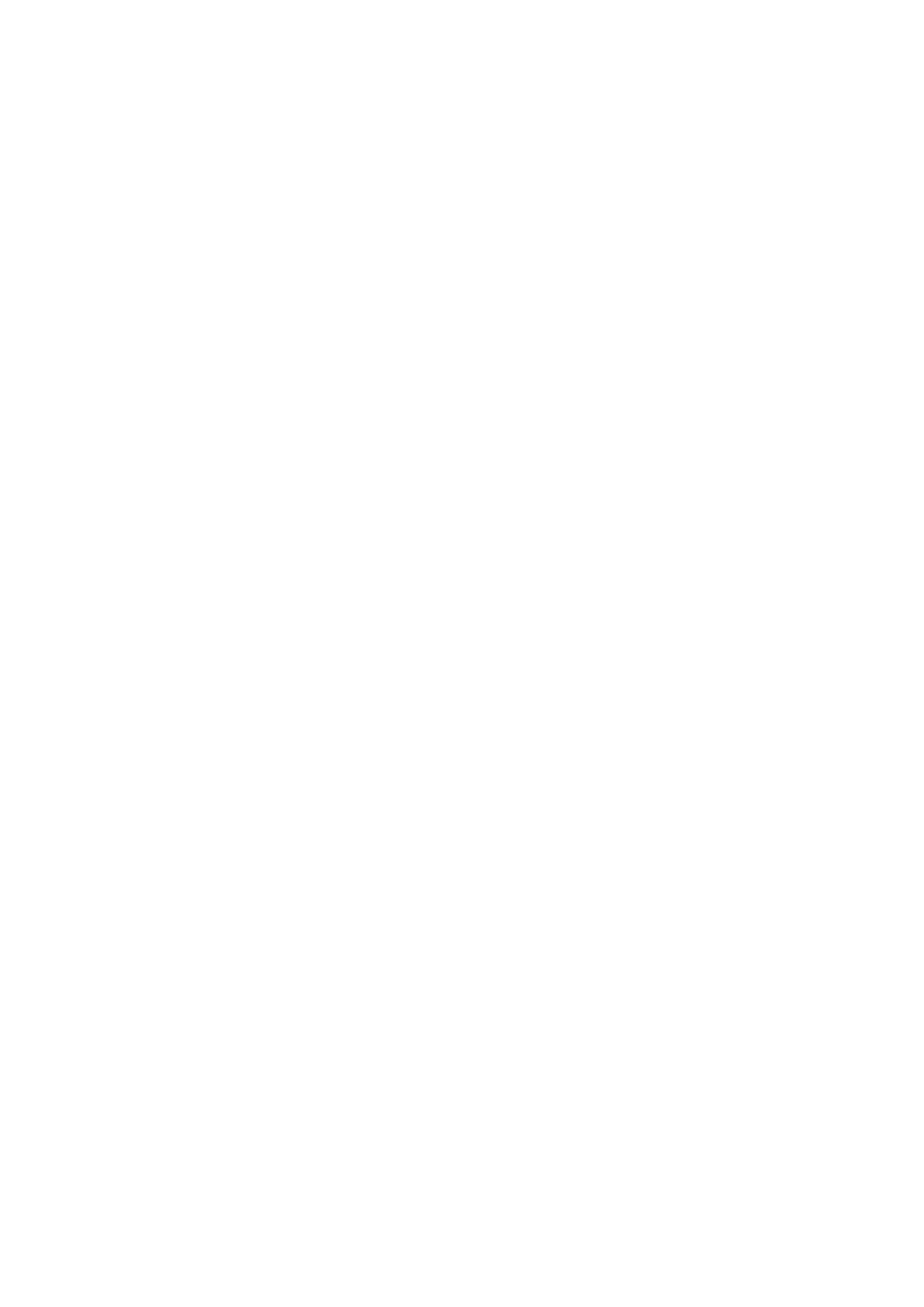#### **Chairs**

Christian Hardmeier, Uppsala University, Sweden and University of Edinburgh, UK Sharid Loáiciga, University of Gothenburg, Sweden Andrei Popescu-Belis, HEIG-VD/HES-SO, Switzerland Deyi Xiong, Tianjin University, China

#### Program Committee:

Marine Carpuat, University of Maryland, USA Marta Costa-jussà, Universitat Politècnica de Catalunya, Spain Zhengxian Gong, Soochow University, Suzhou, China Francisco Guzmán, Facebook, USA Yulia Grishina, University of Postdam and Amazon, Berlin, Germany Gholamreza Haffari, Monash University, Clayton, Australia Shafiq Joty, Nanyang Technological University, Singapore Ekaterina Lapshinova-Koltunski, Saarland University, Saarbrücken, Germany Lesly Miculicich Werlen, Idiap Research Institute, Martigny, Switzerland Preslav Nakov, Qatar Computing Research Institute, Doha, Qatar Michal Novak, Charles University, Prague, Czech Republic Nikolaos Pappas, Idiap Research Institute, Martigny, Switzerland Lucie Poláková, Charles University, Prague, Czech Republic Maja Popovic, Adapt Centre, Dublin City University, Ireland Annette Rios, University of Zurich, Switzerland Carol Scarton, University of Sheffield, UK Rico Sennrich, University of Edinburgh, UK and University of Zurich, Switzerland Jörg Tiedemann, University of Helsinki, Finland Yannick Versley, Independent consultant, IBM Services, Germany Martin Volk, University of Zurich, Switzerland Bonnie Webber, University of Edinburgh, UK Kellie Webster, Google, New York, USA Min Zhang, Soochow University, Suzhou, China Sandrine Zufferey, University of Bern, Switzerland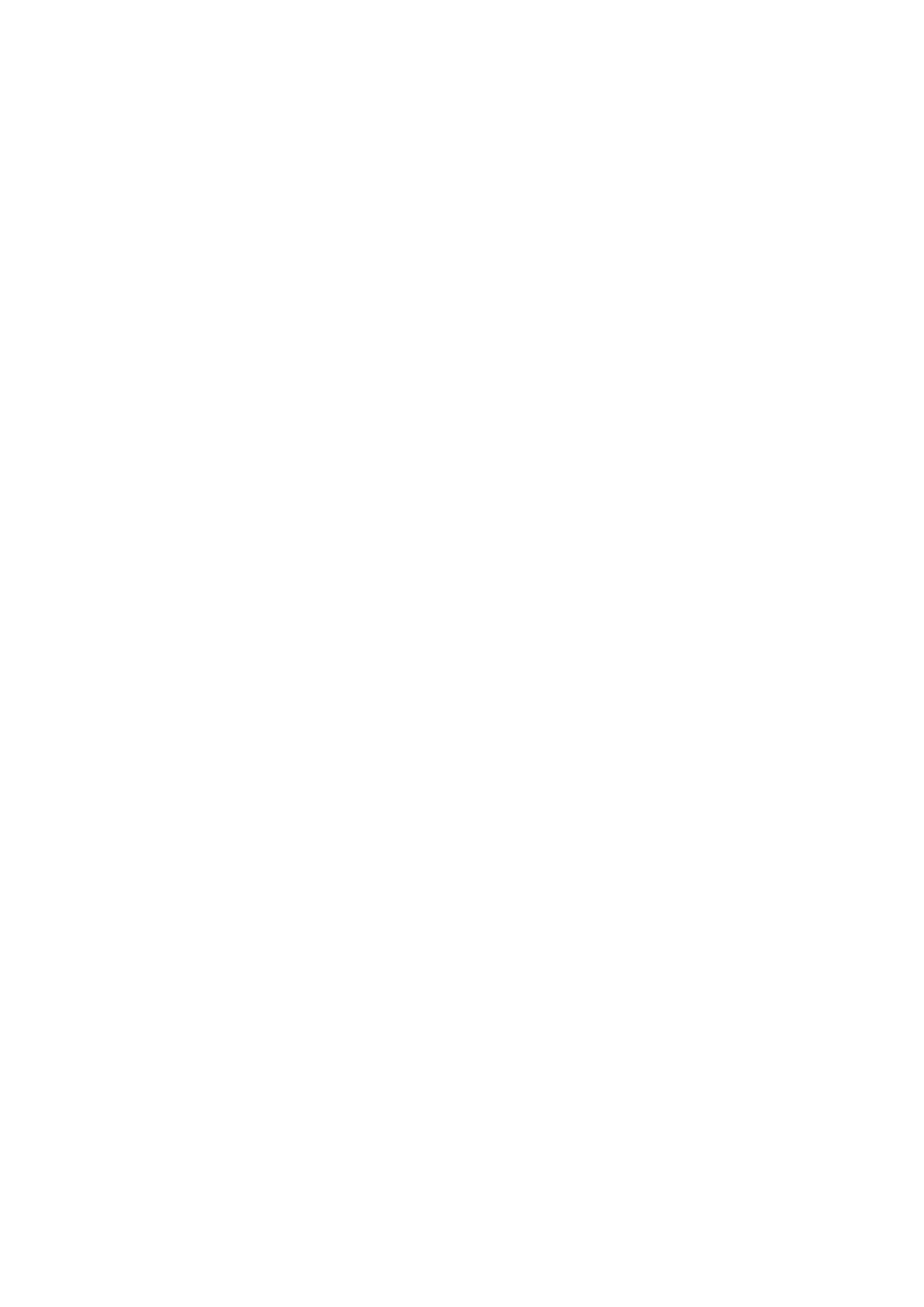# Table of Contents

| <b>Analysing Coreference in Transformer Outputs</b>                                                                                              |  |
|--------------------------------------------------------------------------------------------------------------------------------------------------|--|
| Ekaterina Lapshinova-Koltunski, Cristina España-Bonet and Josef van Genabith                                                                     |  |
| <b>Context-Aware Neural Machine Translation Decoding</b>                                                                                         |  |
|                                                                                                                                                  |  |
| When and Why is Document-level Context Useful in Neural Machine Translation?                                                                     |  |
| Data augmentation using back-translation for context-aware neural machine translation                                                            |  |
| Context-aware Neural Machine Translation with Coreference Information<br>Takumi Ohtani, Hidetaka Kamigaito, Masaaki Nagata and Manabu Okumura 45 |  |
| Analysing concatenation approaches to document-level NMT in two different domains                                                                |  |